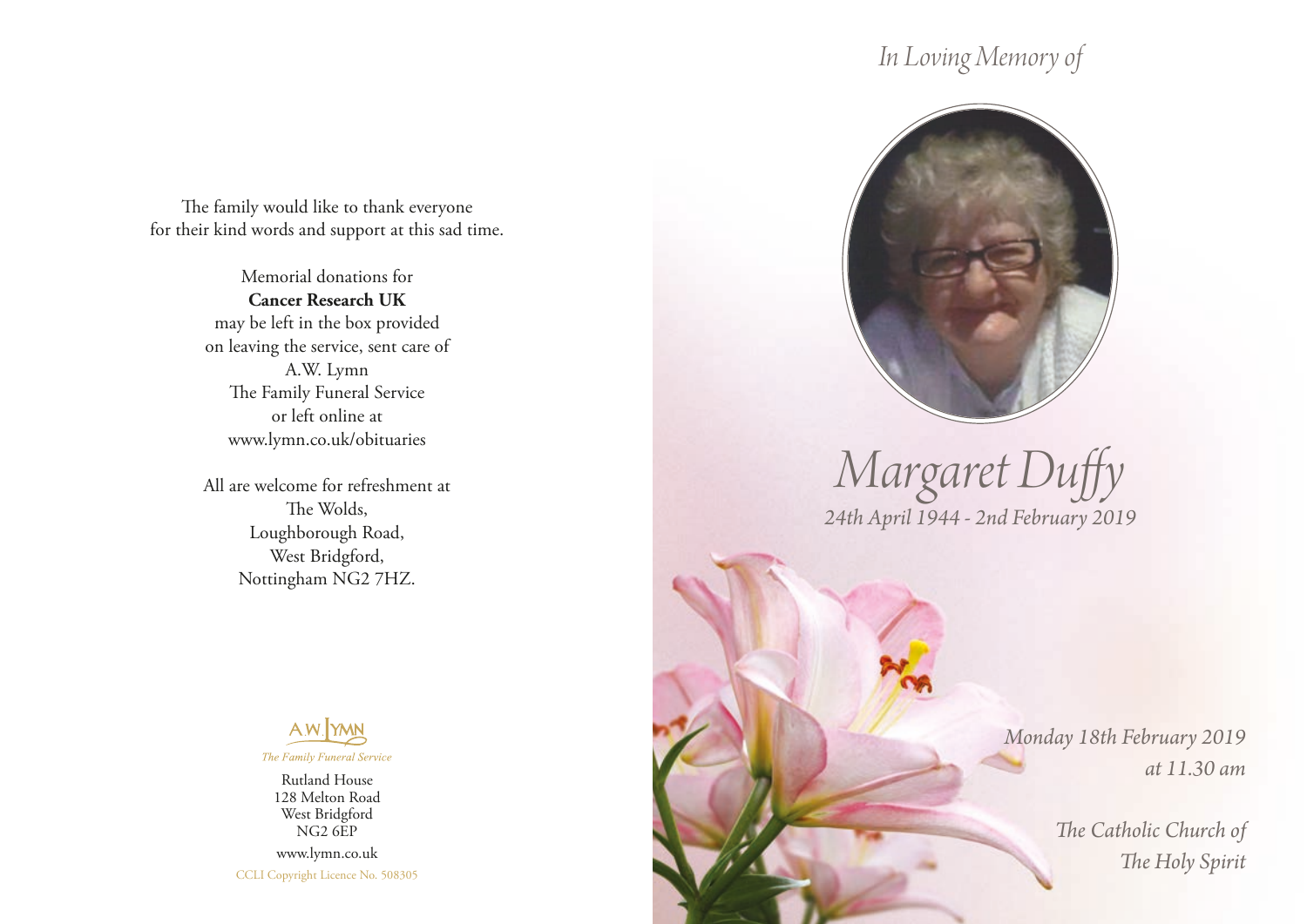*Order of Service*

*Entrance Music* My Heart Will Go On

*Exit Music* You Raise Me Up

*The committal service will take place at Wilford Hill, Southern Cemetery.*

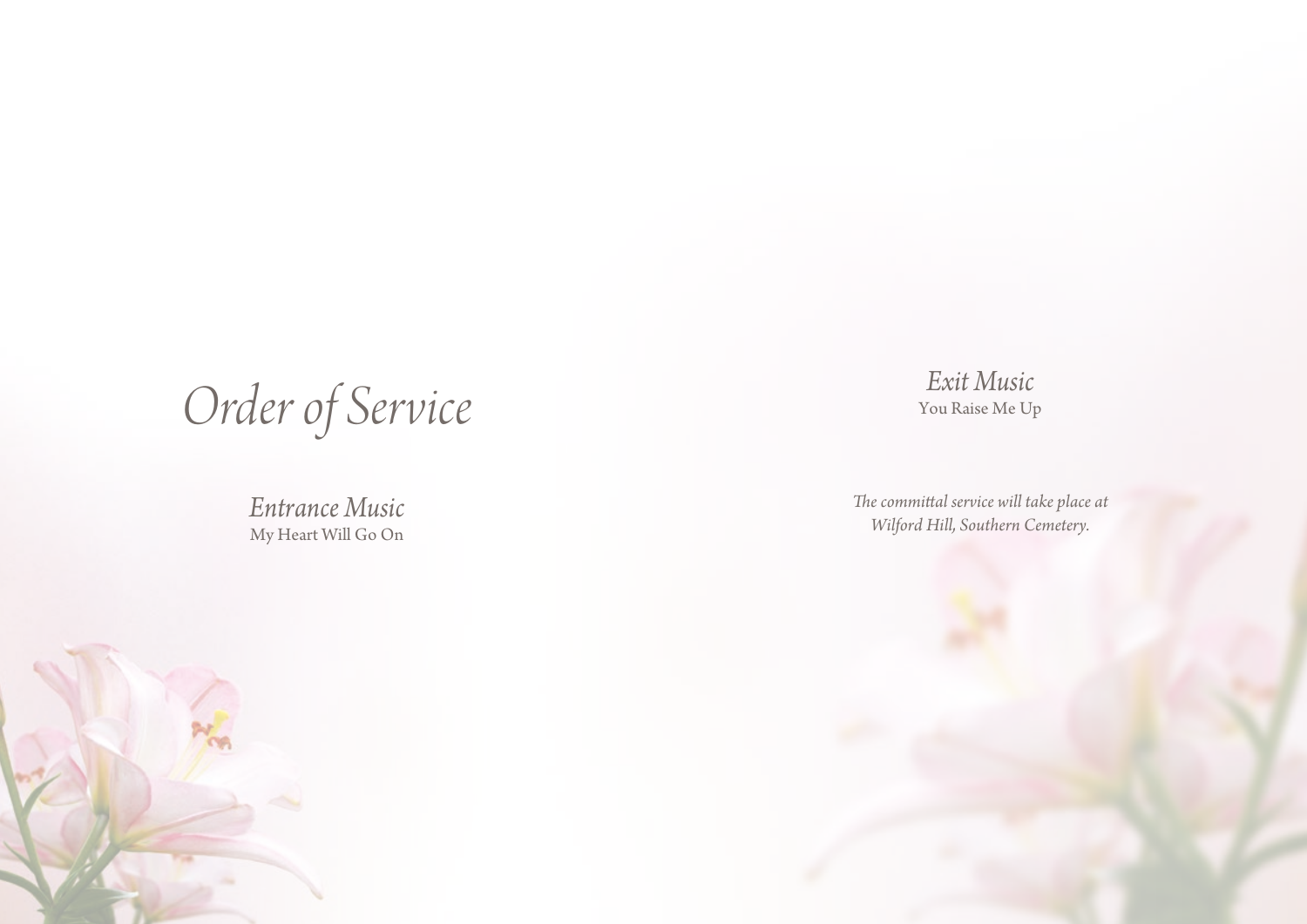## *Final Hymn*

Abide with me; fast falls the eventide; The darkness deepens; Lord, with me abide! When other helpers fail, and comforts flee, Help of the helpless, O abide with me.

Swift to its close ebbs out life's little day; Earth's joys grow dim, its glories pass away; Change and decay in all around I see; O Thou who changest not, abide with me.

I need Thy presence every passing hour; What but Thy grace can foil the tempter's power? Who, like Thyself, my guide and stay can be? Through cloud and sunshine, O abide with me.

I fear no foe with Thee at hand to bless; Ills have no weight, and tears no bitterness. Where is death's sting? Where, grave, thy victory? I triumph still, if Thou abide with me.

Hold Thou Thy cross before my closing eyes; Shine through the gloom, and point me to the skies: Heaven's morning breaks, and earth's vain shadows flee; In life, in death, O Lord, abide with me! *Henry Francis Lyte (1793-1847)*

*Hymn* Amazing grace, how sweet the sound That saved a wretch like me! I once was lost, but now am found, Was blind, but now I see.

'Twas grace that taught my heart to fear, And grace my fears relieved; How precious did that grace appear The hour I first believed!

Through many dangers, toils and snares I have already come: 'Tis grace has brought me safe thus far, And grace will lead me home.

The Lord has promised good to me, His word my hope secures; He will my shield and portion be As long as life endures.

Yes, when this flesh and heart shall fail, And mortal life shall cease: I shall possess, within the veil, A life of joy and peace.

When we've been there ten thousand years, Bright shining as the sun, We've no less days to sing God's praise Than when we'd first begun. *John Newton (1725-1807)*